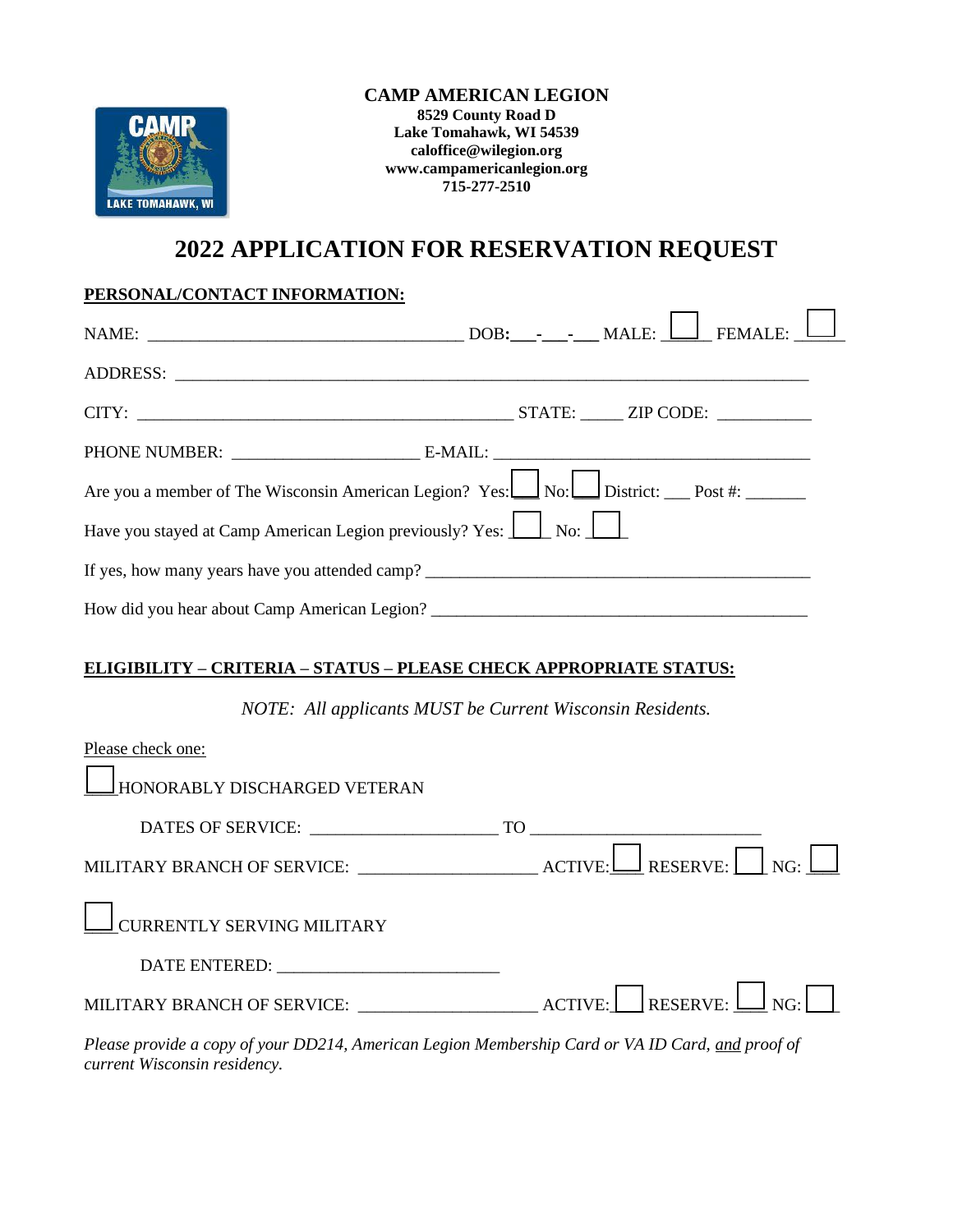# **RESERVATION REQUEST:**

**Please check one.**

| <b>OPEN WEEK:</b>                                                      |
|------------------------------------------------------------------------|
| May 31 to June 3                                                       |
| June 6 to June 10 <i>Women's Veterans Week</i>                         |
| June 13 to June 17 Vietnam and Korean War Veterans Week                |
| June 20 to June 24 Families of the Fallen                              |
| June 27 to July 1                                                      |
| July 5 to July 8                                                       |
| July 11 to July 16                                                     |
| July 18 to July 23                                                     |
| July 25 to July 30                                                     |
| August 8 to August 12 National Guard Families and General Applications |
| August 15 to August 19 Vietnam and Korean War Veterans Week            |
| August 22 to August 26                                                 |
| August 29 to September 2 Couples Focus Week                            |
| September 12 to September 17 Legion Riders Fall Ride                   |
| October 1 to October 2 <b>Independent Fall Colors Tour</b>             |

*Please note, after your application has been processed you will receive a "Welcome Letter" detailing check-in and check-out times and dates.*

Eligibility is extended to applicant's immediate family only; to include spouse and legal dependent children. Please list family members you wish to include, as well as ages of the children.

| Name: Relationship: DOB: ---- Gender: Veteran:                                                                                                                                                                                                                                                                                                                                                                                       |  |  |  |  |  |
|--------------------------------------------------------------------------------------------------------------------------------------------------------------------------------------------------------------------------------------------------------------------------------------------------------------------------------------------------------------------------------------------------------------------------------------|--|--|--|--|--|
| Name: Name: Nelationship: Nelationship: DOB: Process Cender: Veteran:                                                                                                                                                                                                                                                                                                                                                                |  |  |  |  |  |
| Name: Neteran: Relationship: DOB: DEC: Cender: Veteran:                                                                                                                                                                                                                                                                                                                                                                              |  |  |  |  |  |
| Name: Neteran: Relationship: DOB: Public Center: Veteran:                                                                                                                                                                                                                                                                                                                                                                            |  |  |  |  |  |
| Name: Name: Nelationship: DOB: DEE: Gender: Veteran:                                                                                                                                                                                                                                                                                                                                                                                 |  |  |  |  |  |
| Name: Nelationship: DOB: - Cender: Veteran:                                                                                                                                                                                                                                                                                                                                                                                          |  |  |  |  |  |
| Please list any family (medical / food allergies) information we should be aware of:                                                                                                                                                                                                                                                                                                                                                 |  |  |  |  |  |
|                                                                                                                                                                                                                                                                                                                                                                                                                                      |  |  |  |  |  |
| Do you use a: Wheelchair $\Box$ Scooter $\Box$ Walker $\Box$ Cane $\Box$ Service Dog $\Box$<br>Can you navigate a flight of stairs? Yes $\left  \begin{array}{c} \end{array} \right $ No $\left  \begin{array}{c} \end{array} \right $<br>Camp does not provide any medical/mobility equipment, but you may bring your own. If you have a service dog, you will be<br>required to fill out additional paperwork before your arrival. |  |  |  |  |  |